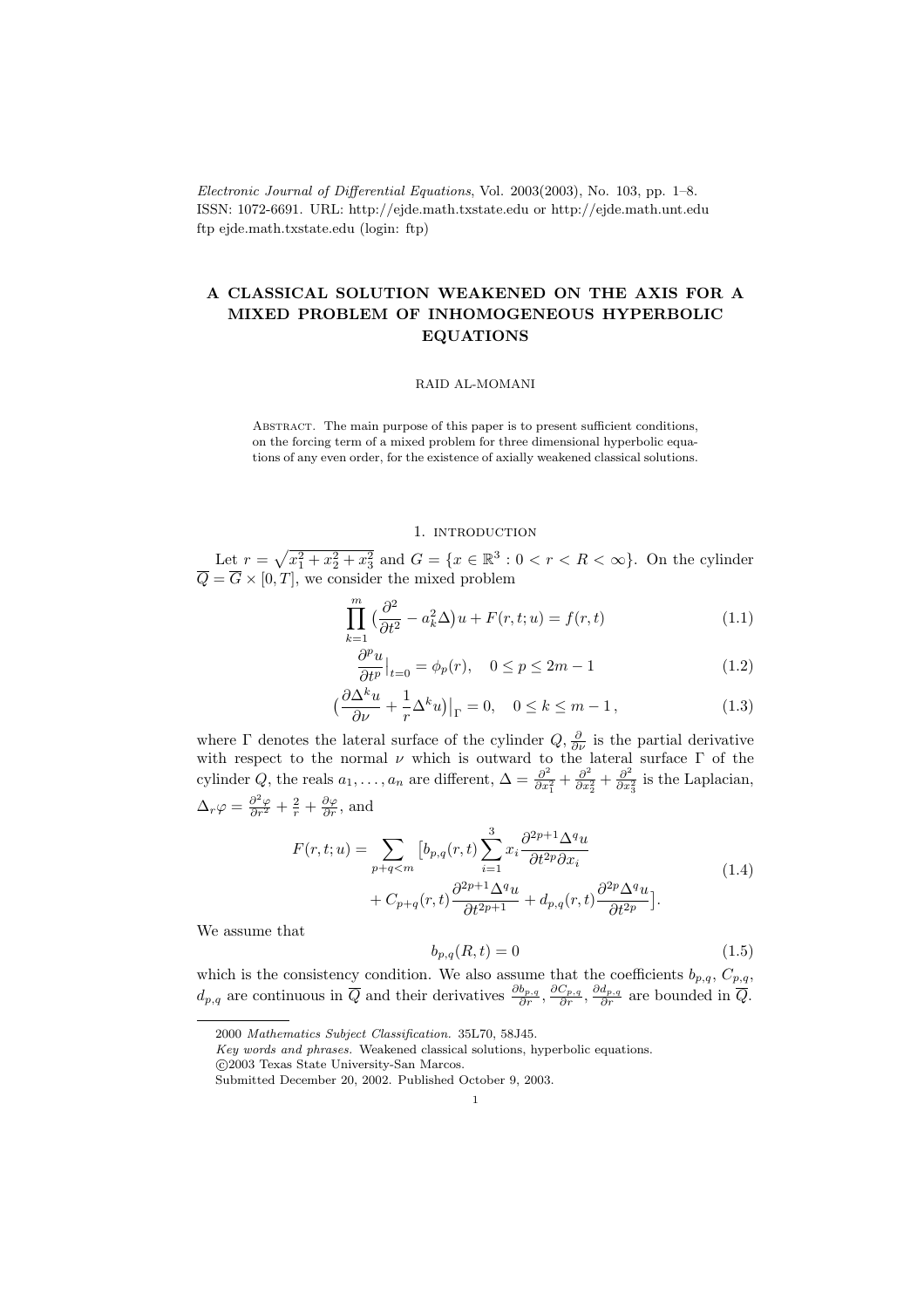#### 2 RAID AL-MOMANI EJDE–2003/103

The central symmetry of the problem with respect to the variable  $x$  is reflected by the dependence of the data on it, in the invariance of the Laplacian with respect to rotation, and in the geometry of  $G$ . Before we state our results, let us dwell a moment on the existing literature concerning similar problems. First, we recall known facts concerning hyperbolic equations; as it is well known, hyperbolic equations do not keep smoothness. So, the space of continuous functions is badly adapted for investigating them; it is not suitable in the sense that for more than one space variable, we can not establish the agreement of necessary and sufficient conditions imposed on the initial functions for the existence of the classical solutions as it was shown by Sobolev [10] for the Cauchy problem of the wave equation. In contrast, Sobolev spaces are more adapted for investigating hyperbolic equations. But if the dimension is greater than the order of the operator, then solutions in Sobolev spaces may be discontinuous even at any point. Therefore, it arises the question of how to use the good quality of the spaces of continuous functions. Naturally, arises the question to localize the set of irregular points of the solutions. We will then make some compromise, we weaken the requirements on the sought for solutions; As, in our situation, they are classical except on the axis of the cylinder, we will impose some conditions there, and call the new defined solutions, *weakened on the axis*.

Classical solution of mixed problems for hyperbolic equations has been the subject of extensive research. However, their common drawback, is that the sufficient conditions, imposed on the initial functions for the existence of a classical solution, disagree with the necessary ones, see, for example, the works of Steklov [11] and Petrovsky [9].

This limitation has been eliminated for one-dimensional hyperbolic equations; an agreement between necessary and sufficient conditions for the initial functions has been established in the case of mixed problems for the telegraph equation by Chernyatin [5,6] and Egorov [7]. Baranowskaya [2] extended this result to more general one-dimensional hyperbolic equations of second order. Also, it has been extended to one-dimensional hyperbolic equations of any even order in the work of Koku and Yurchuk [4].

For multidimensional hyperbolic equations, the situation is much more delicate. All the known sufficient conditions for the existence of classical solutions contain additional conditions for the initial functions. Moreover, Sobolev [10] proved that the requirements for the initial-value (Cauchy) problem for the wave equation could not be reduced by one derivative. The solution at the point  $r = 0$  requires that  $\Phi \in$  $C^3$  and  $\Psi \in C^2$  in the case of central symmetry. Besov [3] arrived at similar results in terms of what is called now Besov spaces. An agreement between necessary and sufficient conditions for the initial functions has been established in the case of mixed problems for homogeneous three-dimensional hyperbolic equations of any even order in the case of central symmetry by Al-Momani [1] and Al-Momani and Yurchuk [12].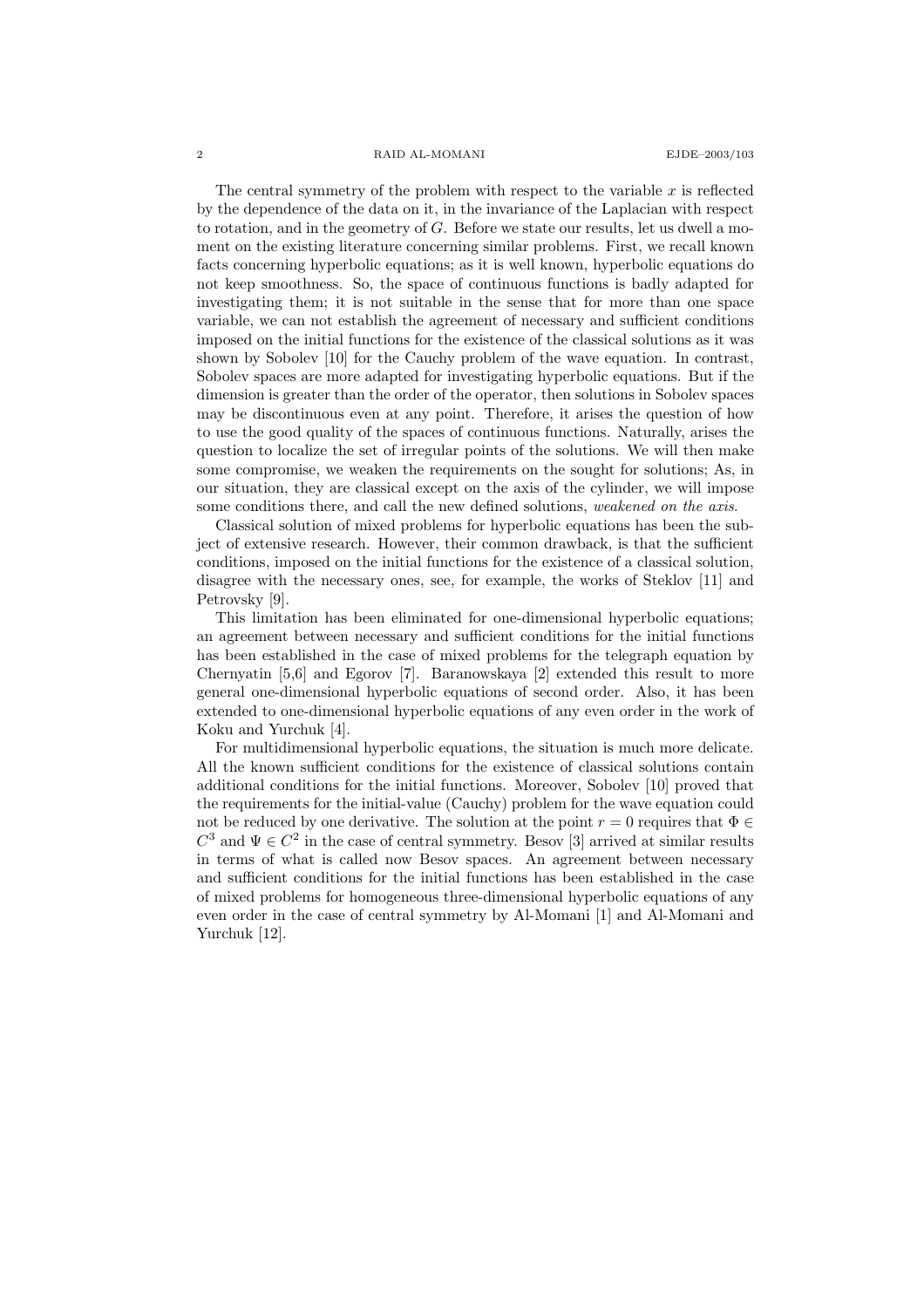By  $C^{2m}_{\{|x|=0\}}(\overline{Q})$  we denote the set of functions  $u \in C^1(\overline{Q}) \cap C^{2m}(\overline{Q} \setminus \{0\} \times [0,T])$ satisfying the conditions

$$
\frac{\partial^p \Delta^n u}{\partial t^p} \in C^1(\overline{Q}), \quad p+2n < 2m-1 \tag{1.6}
$$

$$
\frac{\partial^{p+2} \Delta^n u}{\partial t^p \partial r^2} \in C(\overline{Q}), \quad p+2n < 2m-2 \tag{1.7}
$$

$$
\lim_{r \to 0} \sum_{i=1}^{3} x_i \frac{\partial^{p+1} \Delta^n u(x,t)}{\partial t^p \partial x_i} = 0, \quad p + 2n = 2m - 1
$$
\n(1.8)

$$
\lim_{r \to 0} r \frac{\partial^p \Delta^n u(x, t)}{\partial t^p}, \quad p + 2n = 2m. \tag{1.9}
$$

**Definition.** The weakened on the axis  $r = 0$  classical solution in  $\overline{Q}$  of the problem  $(1.1)-(1.3)$  is a function in  $C^{2m}_{\{|x|=0\}}(\overline{Q})$ , which satisfies equation  $(1.1)$  pointwise in  $\overline{Q} \setminus \{0\} \times [0, T]$  and satisfies the conditions (1.2), (1.3) in the usual sense.

Next, we state a result from [1] which provides the existence of the weakened on the axis classical solution in  $\overline{Q}$  of our problem (1.1)-(1.3) with  $f(r, t) = 0$  in (1.1).

**Theorem 1.1.** Let the coefficients  $b_{p,q}$ ,  $C_{p,q}$ ,  $d_{p,q}$  be continuous in  $\overline{Q}$  and have bounded first partial derivatives in  $\overline{Q}$  with respect to r and the condition (1.5) holds. The necessary and sufficient conditions for the existence of the weakened on the axis classical solution in  $\overline{Q}$  of the problem

$$
\prod_{k=1}^{m} \left( \frac{\partial^2}{\partial t^2} - a_k^2 \Delta \right) u + F(r, t; u) = 0
$$

with (1.2) and (1.3) are the following conditions on the initial functions  $\phi_p$ :

$$
\phi_p \in C^{2m-p}(0, R] \tag{1.10}
$$

$$
\Delta_r^n \phi_p \in C^2[0, R], \quad p + 2n < 2m - 2 \tag{1.11}
$$

$$
\Delta_r^n \phi_p \in C^1(0, R], \quad p + 2n < 2m - 1 \tag{1.12}
$$

$$
\lim_{r \to 0} r \frac{a}{dr} \Delta_r^n \phi_p(r) = 0, \quad p + 2n < 2m - 1
$$
\n(1.13)

$$
\lim_{r \to 0} r \Delta_r^n \phi_p(r) = 0, \quad p + 2n = 2m \tag{1.14}
$$

$$
\left[\frac{d}{dr}\Delta_r^n\phi_p(r) + \frac{1}{r}\Delta_r^n\phi_p(r)\right]\Big|_{r=R} = 0, \quad p+2n < 2m \tag{1.15}
$$

## 2. Main result

Theorem 2.1. Sufficient conditions for the existence of the weakened on the axis classical solution in  $\overline{Q}$  of problem (1.1)-(1.3) are given by (1.10)-(1.15) on the initial functions  $\phi_p$ , and the following conditions on the function f:

$$
f \in C(\overline{Q} \backslash \{0\} \times [0, T]),\tag{2.1}
$$

$$
\lim_{r \to 0} r f(r, t) = 0, \quad 0 \le t \le T \tag{2.2}
$$

$$
\int_0^R r^2 \left| \frac{\partial f(r,t)}{\partial r} \right|^2 dr \in C[0,T].
$$
\n(2.3)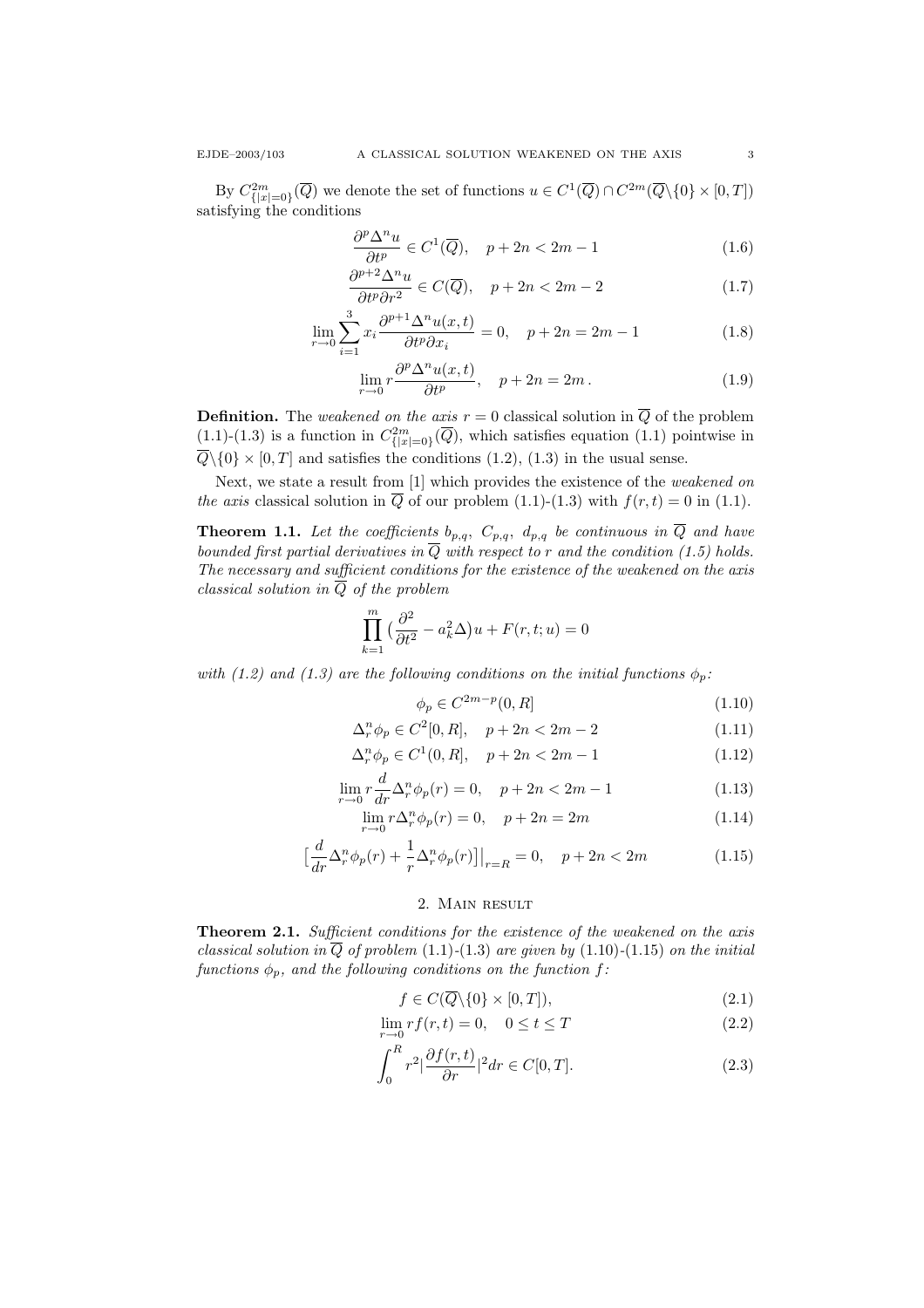*Proof.* We transform (1.1)-(1.3) to the spherical coordinates and set  $\nu(r, t)$  =  $ru(r, t)$  and use the equality

$$
\Delta_r \frac{\nu(r,t)}{r} = \frac{1}{r} \frac{\partial^2 \nu(r,t)}{\partial r^2}.
$$

Then the function  $\nu(r, t)$  satisfies

$$
\prod_{k=1}^{m} \left(\frac{\partial^2}{\partial t^2} - a_k^2 \frac{\partial^2}{\partial r^2}\right) \nu + F(r, t; \nu) = f_1(r, t)
$$
\n(2.4)

with the initial and boundary conditions

$$
\frac{\partial^p u}{\partial t^p}|_{t=0} = \Phi_p(r), \Phi_p(r) = r\phi_p(r), \quad 0 \le p \le 2m - 1
$$
\n(2.5)

$$
\frac{\partial^{2k}\nu}{\partial r^{2k}}|_{r=0} = \frac{\partial^{2k+1}\nu}{\partial r^{2k+1}}|_{r=R} = 0, \quad 0 \le k \le m-1,
$$
\n(2.6)

where

$$
F(r,t;\nu) = \sum_{p+q
$$

and the functions  $\Phi_p(r) = r\phi_p(r)$  satisfy the conditions

$$
\Phi_p \in C^{2m-p}[0, R], \quad \Phi_p^{(2n)}(0) = 0, \quad 0 \le 2n \le 2m - p
$$
  

$$
\Phi_p^{(2k+1)}(R) = 0, \quad 0 \le 2k + 1 \le 2m - p.
$$

The function  $f_1(r, t) = rf(r, t)$  satisfies the conditions

$$
f_1 \in C([0, R] \times [0, T]), \quad f_1(0, t) = 0
$$

$$
\int_0^R \left| \frac{\partial f_1(r, t)}{\partial r} \right|^2 dr \in C[0, T].
$$

As is shown in  $[4]$ , under the conditions  $(2.1)-(2.3)$ , problem  $(2.4)-(2.6)$  has a classical solution  $\nu \in C^{2m}(\overline{Q})$  which satisfies

$$
\nu(r,t) = \frac{1}{2} \sum_{1 \le k \le m} a_k^p \Big\{ \sum_{0 \le i \le 2m-1} \alpha_{i,k} \big[ \overline{\Phi}_i^{(-i)}(r + a_k t) + (-1)^i \overline{\Phi}_i^{(-i)}(r - a_k t) \big] - \alpha_{2m-1,k} \int_0^t \big[ \overline{F}^{(1-2m)}(r + a_k (t - \tau), \tau; \nu) - \overline{F}^{(1-2m)}(r + a_k (t - \tau), \tau; \nu) \big] d\tau + \alpha_{2m-1,k} \int_0^t \big[ \overline{f}^{(1-2m)}(r + a_k (t - \tau), \tau) - \overline{f}_1^{(1-2m)}(r - a_k (t - \tau), \tau) \big] d\tau \Big\} . \tag{2.7}
$$

Here,

$$
\overline{f}^{(-k)}(r,\tau) = \int_0^r \frac{(r-\zeta)^{k-1}}{(k-1)!} \overline{f}_1(\zeta,\tau) d\tau
$$
\n(2.8)

$$
\overline{f}_1^{(k)}(r,F) = \frac{\partial^k}{\partial r^k} \overline{f}_1(r,\tau), \quad k \ge 0
$$
\n(2.9)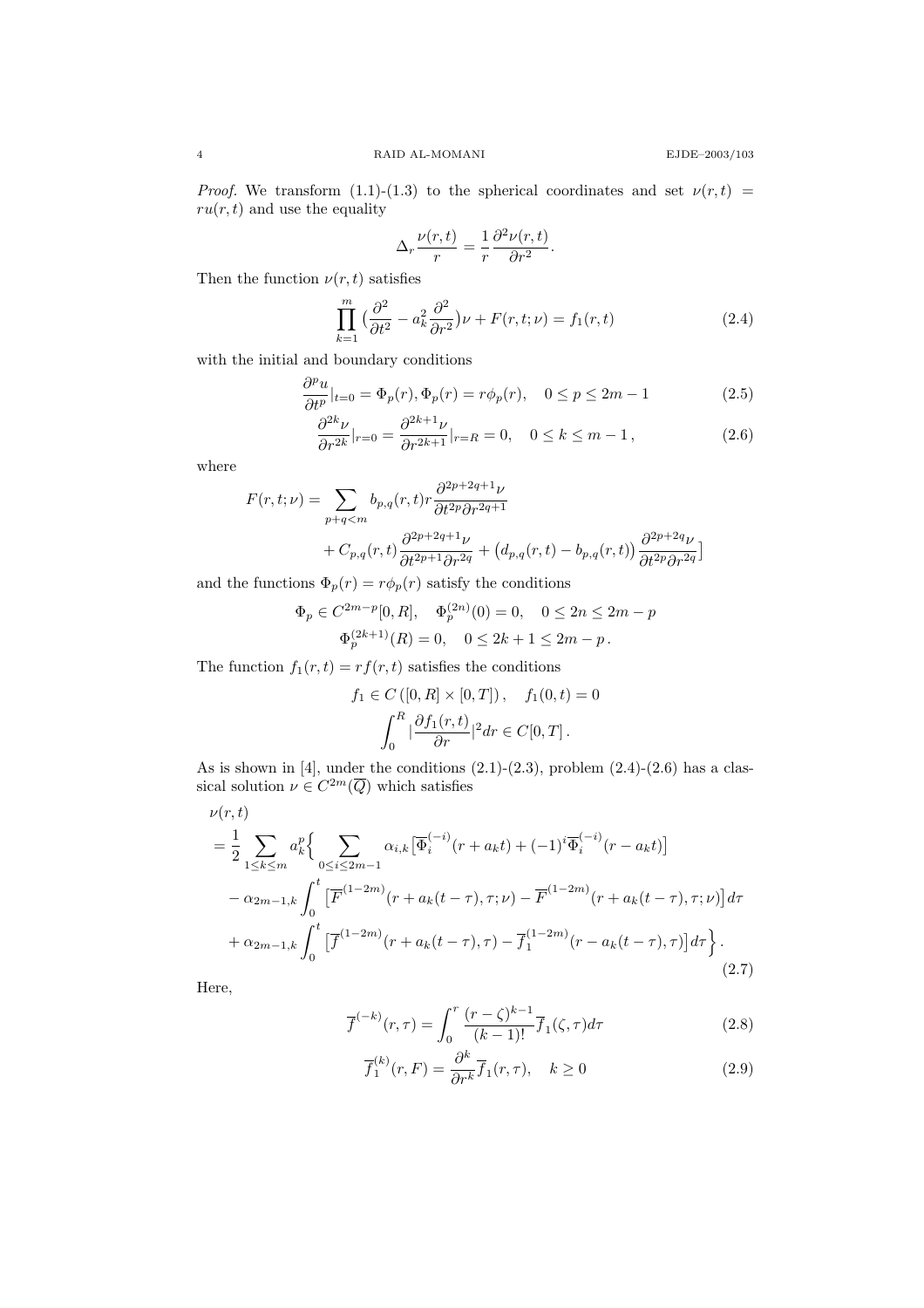we denote by  $f_1$  the 4R-periodic continuation with respect to r of the function  $f_1(r, t)$  from  $\overline{Q}$  to  $R^1 \times [0, T]$  which is constructed in the same way as  $\overline{\Phi}$  and  $\overline{F}$  in [1]. Let

$$
\alpha_{i,k} = \begin{cases} 1, & \text{if } i = k \\ 0, & \text{if } i \neq k \end{cases}
$$

Using (2.7), we will show that the function  $u(x,t) = \frac{\nu(r,t)}{r}$  is the *weakened on the* axis classical solution in Q of the problem  $(1.1)-(1.3)$ . By substitution we can check that the function u satisfies at  $r = 0$  the equation (1.1), initial conditions (1.2) and boundary conditions (1.3). Therefore, to complete the proof of our theorem it remains to prove that

$$
u(x,t)=\frac{\nu(r,t)}{r},\quad u\in C_{\{r=0\}}^{2m}(\overline{Q})
$$

since  $\nu \in C^{2m}(\overline{Q})$  the function  $u = \frac{\nu}{r} \in C^{2m}(\overline{Q} \setminus \{0\} \times [0,T])$ . Now we must show that the function u satisfies the conditions  $(1.6)-(1.9)$ .

Equation (2.7) implies that  $\frac{\partial^{p+q} \nu}{\partial t^p \partial r^q}$  satisfies

$$
\frac{\partial^{p+q}\nu}{\partial t^p \partial r^q} = \frac{1}{2} \sum_{1 \le k \le m} a_k^p \Big\{ \sum_{0 \le i \le 2m-1} \alpha_{i,k} \big[ \overline{\Phi}_i^{(p+q-i)}(r + a_k t) + (-1)^{p+i} \overline{\Phi}_i^{(p+q-i)}(r - a_k t) \big] \n- \alpha_{2m-1,k} \int_0^t \big[ \overline{F}^{(p+q+1-2m)}(r + a_k(t-\tau), \tau; \overline{\nu}) + (-1)^{p+1} \overline{F}^{(p+q+1-2m)}(r - a_k(t-\tau), \tau; \overline{\nu}) \big] d\tau \n+ \alpha_{2m-1,k} \int_0^t \big[ \overline{f}_1^{(p+q+1-2m)}(r + a_k(t-\tau), \tau) + (-1)^{p+1} \overline{f}_1^{(p+q+1-2m)}(r - a_k(t-\tau), \tau) \big] d\tau \Big\} .
$$

The continuations  $\Phi_i$ ,  $\overline{\nu}$ ,  $F$  and  $f_1$  satisfy the following conditions:

$$
\overline{\Phi}_{i}^{(p+q-i)}(r \pm a_{k}t) = \sum_{j=0}^{2m-p-q} \overline{\Phi}_{i}^{(p+q-i+j)}(\pm a_{k}t) \frac{r^{j}}{j!} + \theta(r^{2m-p-q})
$$
(2.10)

where  $\theta(r^{2m-p-q})$  means a function  $g(r)$  such that  $\lim_{r\to 0} g(r)/(r^{2m-p-q})=0$ ,

$$
\int_{0}^{t} \overline{F}^{(p+q+1-2m)}(r \pm a_{k}(t-\tau), \tau; \overline{\nu}) d\tau\n= \sum_{j=0}^{2m-p-q} \int_{0}^{t} \overline{F}^{p+q+1-2m+j}(\pm a_{k}(t-\tau), \tau; \overline{\nu}) d\tau \frac{r^{j}}{j!} + \theta(r^{2m-p-q}),
$$
\n(2.11)

and

$$
\overline{f}_1 \in C(R^1 \times [0,T]), \quad \int_0^t \overline{f}_1(r \pm a_k(t-\tau), \tau) d\tau \in C^1(R^1 \times [0,T]). \tag{2.12}
$$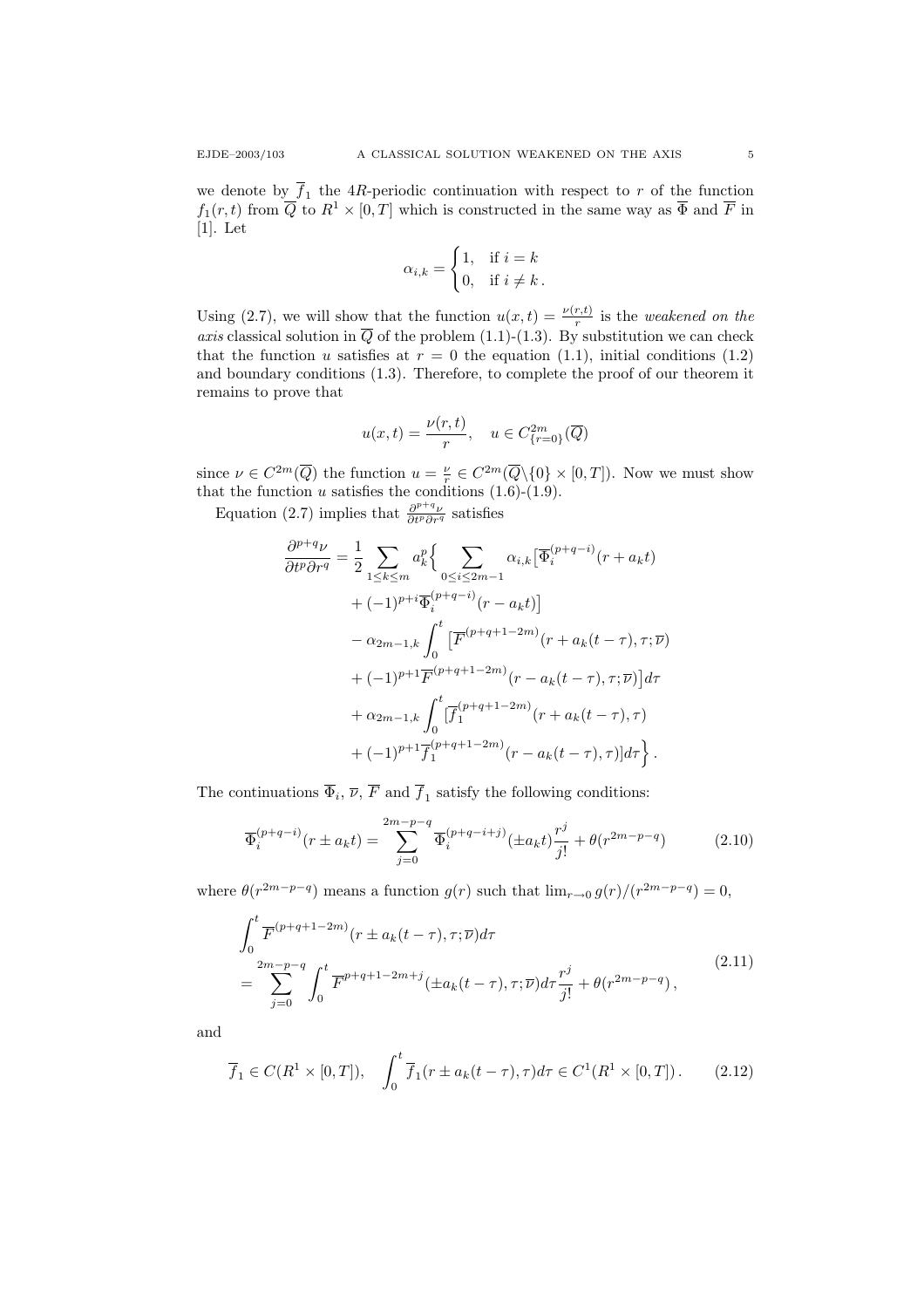By the Taylor formula with remainder in Peano form [8],

$$
\int_{0}^{t} \left[\overline{f}_{1}^{(p+q+1-2m)}(r \pm a_{k}(t-\tau),\tau)d\tau\right] \newline = \sum_{j=0}^{2m-p-q} \int_{0}^{t} \overline{f}_{1}^{(p+q+1-2m)}(\pm a_{k}(t-\tau),\tau)\frac{r^{j}}{j!} + \theta(r^{2m-p-q})
$$
\n(2.13)

and

$$
\overline{f}_1^{(-k)}(r,\tau) = (-1)^{1+k} \overline{f}_1^{(-k)}(r,t).
$$
\n(2.14)

From (2.3) and

$$
\frac{\partial u(x,t)}{\partial x_i} = \frac{x_i}{r} \frac{\partial u(r,t)}{\partial r}
$$

and on the basis of  $(2.10)-(2.14)$ , we have

$$
\frac{\partial^p \Delta^n u}{\partial t^p} = \frac{1}{2r} \sum_{1 \le k \le m} a_k^p \left\{ \sum_{j=0}^{2m-2n-p} (1 - (-1)^j) \Big[ \sum_{0 \le i \le 2m-1} \alpha_{i,k} \overline{\Phi}_i^{(2n+p-i+j)}(a_k t) - \alpha_{2m-1,k} \int_0^t \overline{F}^{(2n+p+1-2m+j)}(a_k(t-\tau), \tau; \overline{\nu}) d\tau + \alpha_{2m-1,k} \int_0^t \overline{f}_1^{(2n+p+1-2m+j)}(a_k(t-\tau), \tau) d\tau \Big] \frac{r^j}{j!} \right\} + \theta(r^{2m-2n-p}),
$$
\n(2.15)

$$
\frac{\partial^{p+1}\Delta^{n}u}{\partial t^{p}\partial x_{i}} = \frac{x_{i}}{2r^{2}}\sum_{1\leq k\leq m}^{p} a_{k}^{p} \Big\{\sum_{j=0}^{2m-p-1} (1+(-1)^{j})(\frac{1}{j!} - \frac{1}{(j+1)!})
$$
\n
$$
\times \Big[\sum_{0\leq i\leq 2m-1} \alpha_{i,k} \overline{\Phi}_{i}^{(2n+p+1-i+j)}(a_{k}t) -\alpha_{2m-1,k} \int_{0}^{t} \overline{F}^{(2n+p+2-2m+j)}(a_{k}(t-\tau),\tau;\overline{\nu}) d\tau +\alpha_{2m-1,k} \int_{0}^{t} \overline{f}_{1}^{(2n+p+2-2m+j)}(a_{k}(t-\tau),\tau) d\tau \Big\} \frac{r^{j}}{j!} + \theta(r^{2m-2n-p-1}) \tag{2.16}
$$

Equalities  $(2.15)$  and  $(2.16)$  show that

$$
\lim_{r \to 0} \frac{\partial^p \Delta^n u}{\partial t^p} = \sum_{1 \le k \le m} a_k^p \Big[ \sum_{0 \le i \le 2m-1} \alpha_{i,k} \overline{\Phi}_i^{(2n+p-i+1)}(a_k t) - \alpha_{2m-1,k} \int_0^t \overline{F}^{(2n+p+2-2m)}(a_k(t-\tau), \tau, \overline{\nu}) d\tau + \alpha_{2m-1,k} \int_0^t \overline{f}_1^{(2n+p+2-2m)}(a_k(t-\tau), \tau) d\tau \Big]
$$
\n(2.17)

and

$$
\lim_{r \to 0} \frac{\partial^{p+1} \Delta^n u}{\partial t^p \partial x_i} = 0.
$$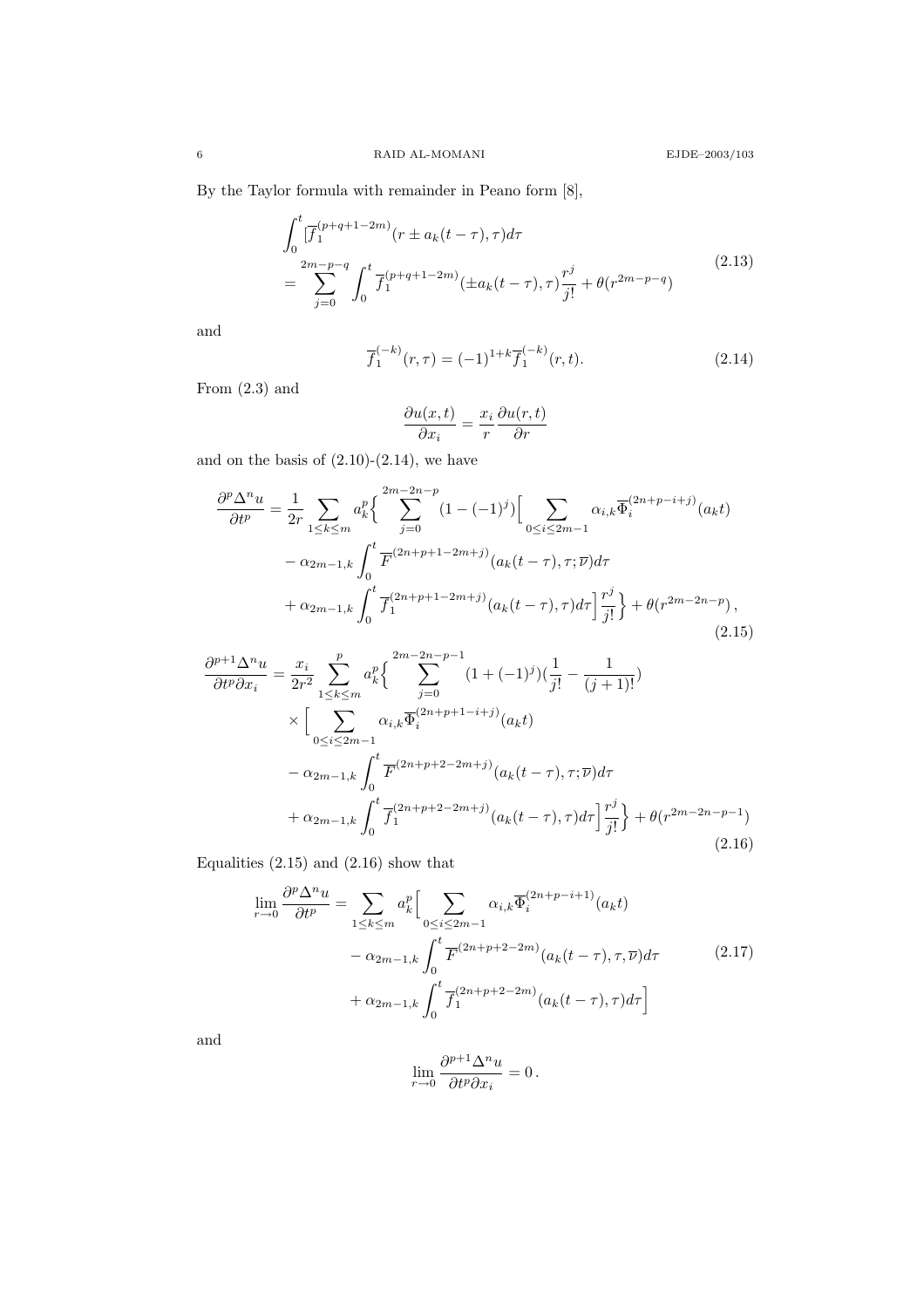Therefore, condition (1.6) holds. Equation (2.17) also implies that

$$
\lim_{r \to 0} \frac{1}{r} \frac{\partial^{p+1} \Delta^n u}{\partial t^p \partial r} = \lim_{r \to 0} \frac{1}{r^2} \sum_{i=1}^3 x_i \frac{\partial^{p+1} \Delta^n u}{\partial t^p \partial x_i}
$$
  
=  $\frac{1}{3} \sum_{1 \le k \le m} a_k^p \Biggl[ \sum_{0 \le i \le 2m-1} \alpha_{i,k} \overline{\Phi}_i^{(2n+p+3-i)}(a_k t) -\alpha_{2m-1,k} \int_0^t \overline{F}^{(2n+p+4-2m)}(a_k(t-\tau), \tau, \overline{\nu}) d\tau$   
+  $\alpha_{2m-1,k} \int_0^t \overline{f}_1^{(2n+p+4-2m)}(a_k(t-\tau), \tau) d\tau \Biggr].$ 

Replacing n by  $n + 1$  in equations (2.17) and (1.4) and taking into account that

$$
\frac{\partial^{p+2} \Delta^n u}{\partial t^p \partial r^2} = \frac{\partial^p \Delta^{n+1} u}{\partial t^p} - \frac{2}{r} \frac{\partial^{p+1} \Delta^n u}{\partial t^p \partial r}
$$

we obtain

$$
\lim_{r \to 0} \frac{\partial^{p+2} \Delta^n u}{\partial t^p \partial r^2} = \frac{1}{3} \sum_{1 \le k \le m} a_k^p \Biggl[ \sum_{0 \le i \le 2m-1} \alpha_{i,k} \overline{\Phi}_i^{(2n+p+3-i)}(a_k t) -\alpha_{2m-1,k} \int_0^t \overline{F}^{(2n+p+4-2m)}(a_k(t-\tau), \tau, \overline{\nu}) d\tau + \alpha_{2m-1,k} \int_0^t \overline{f}_1^{(2n+p+4-2m)}(a_k(t-\tau), \tau) d\tau \Biggr]
$$

and consequently condition (1.7) holds. From (2.16) with  $p+2n = 2m-1$ , we have

$$
\sum_{i=1}^{3} x_i \frac{\partial^{p+1} \Delta^n u}{\partial t^p \partial x_i} = \theta(r^o)
$$
\n(2.18)

and from  $(2.15)$  with  $p + 2n = 2m$ , we have

$$
r\frac{\partial^p \Delta^n u}{\partial t^p} = \theta(r^o). \tag{2.19}
$$

Since  $\lim_{r\to 0} \theta(r^{\circ}) = 0$ , so passing in (2.18) and (2.19) to the limit as  $r \to 0$ , we show that the conditions (1.8) and (1.9) consequently hold.  $\square$ 

## **REFERENCES**

- [1] R. Al-Momani, The Necessary and Sufficient Conditions of the weakened on the axis. Classical Solution of the Third Mixed Problem for Three-Dimensional Hyperbolic Equations of Random Even Order, PanAmerican Math. Journal, 1 (1997), 64-75.
- [2] S. Baranovskaya, On the Classical Solution of the Mixed Problem for One-Dimensional Hyperbolic Equations, Differential Equations, 27 (1991), 1071-1073.
- [3] O. Besov, On conditions for existence the classical solution of the wave equation, Syb. Math. J., 8 (1967), 243-256.
- [4] K. Chaire and N. Yurchuk, On the Classical Solution of the Mixed Problem for One-Dimensional Hyperbolic equations of Even Order, Differential Equations, 29 (1993), 1075- 1077.
- [5] V. Chernyatin, On the necessary and sufficient conditions for existence the classical solution of the mixed problems of One-Dimensional wave equation, Dokladi Acd. of Sc. USSR, 287 (1986), 1080-1083.
- [6] V. Chernyatin, Sharping the theorms for existence of the classical solution of mixed problem for one-dimensional wave equation, Differential Equations, 21 (1985), 1569-1576.